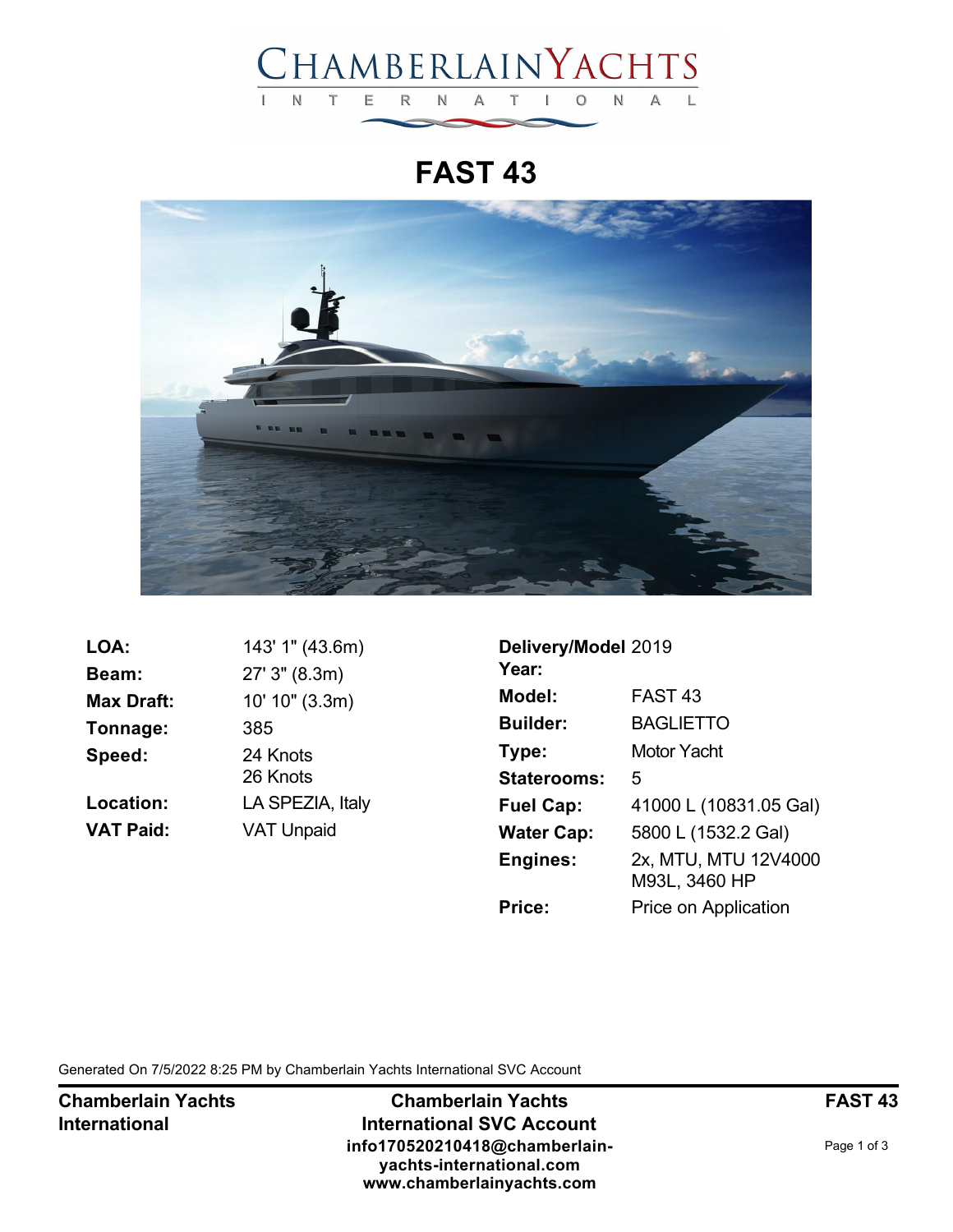## **Additional Specifications For FAST 43 :**

| LOA:                                 | 143' 1" (43.6m)                            | Delivery/Model          | 2019                                                |
|--------------------------------------|--------------------------------------------|-------------------------|-----------------------------------------------------|
| Beam:                                | $27'$ 3" (8.3m)                            | Year:                   |                                                     |
| <b>Max Draft:</b>                    | 10' 10" (3.3m)                             | Year Built:             | 2024                                                |
| <b>Hull Material:</b>                | <b>Aluminum</b>                            | <b>Builder:</b>         | <b>BAGLIETTO</b>                                    |
| <b>Superstructure: Aluminum</b>      |                                            | <b>Model:</b>           | FAST <sub>43</sub>                                  |
| <b>Hull Designer:</b>                | <b>BAGLIETTO</b>                           | Type:                   | <b>Motor Yacht</b>                                  |
| <b>Deck Material:</b>                | Aluminum                                   | Top:                    | Hardtop                                             |
| Tonnage:                             | 385                                        | <b>Engines:</b>         | 3460 HP, Twin, MTU, MTU 12V4000                     |
| <b>Range At Cruise 700</b><br>Speed: |                                            | <b>Staterooms:</b>      | M93L,<br>5                                          |
| Speed:                               | Cruising 24 Knots<br>Max 26 Knots          | <b>Classifications:</b> | RINA C HULL MACH Ych;<br>MCA Large Yacht Code (LY3) |
| <b>Ext Designer:</b>                 | Francesco Paszkowski Design                |                         | compliant                                           |
| <b>Fuel Capacity:</b>                | 41000 L (10831.05 Gal)                     | <b>MCA: Yes</b><br>ISM: |                                                     |
|                                      | <b>Water Capacity: 5800 L (1532.2 Gal)</b> |                         |                                                     |
| Location:                            | LA SPEZIA, Italy                           |                         |                                                     |
| Price:                               | Price on Application                       |                         |                                                     |
| <b>Tax Status:</b>                   | <b>VAT Unpaid</b>                          |                         |                                                     |

Generated On 7/5/2022 8:25 PM by Chamberlain Yachts International SVC Account

**Chamberlain Yachts International**

**Chamberlain Yachts International SVC Account info170520210418@chamberlainyachts-international.com www.chamberlainyachts.com**